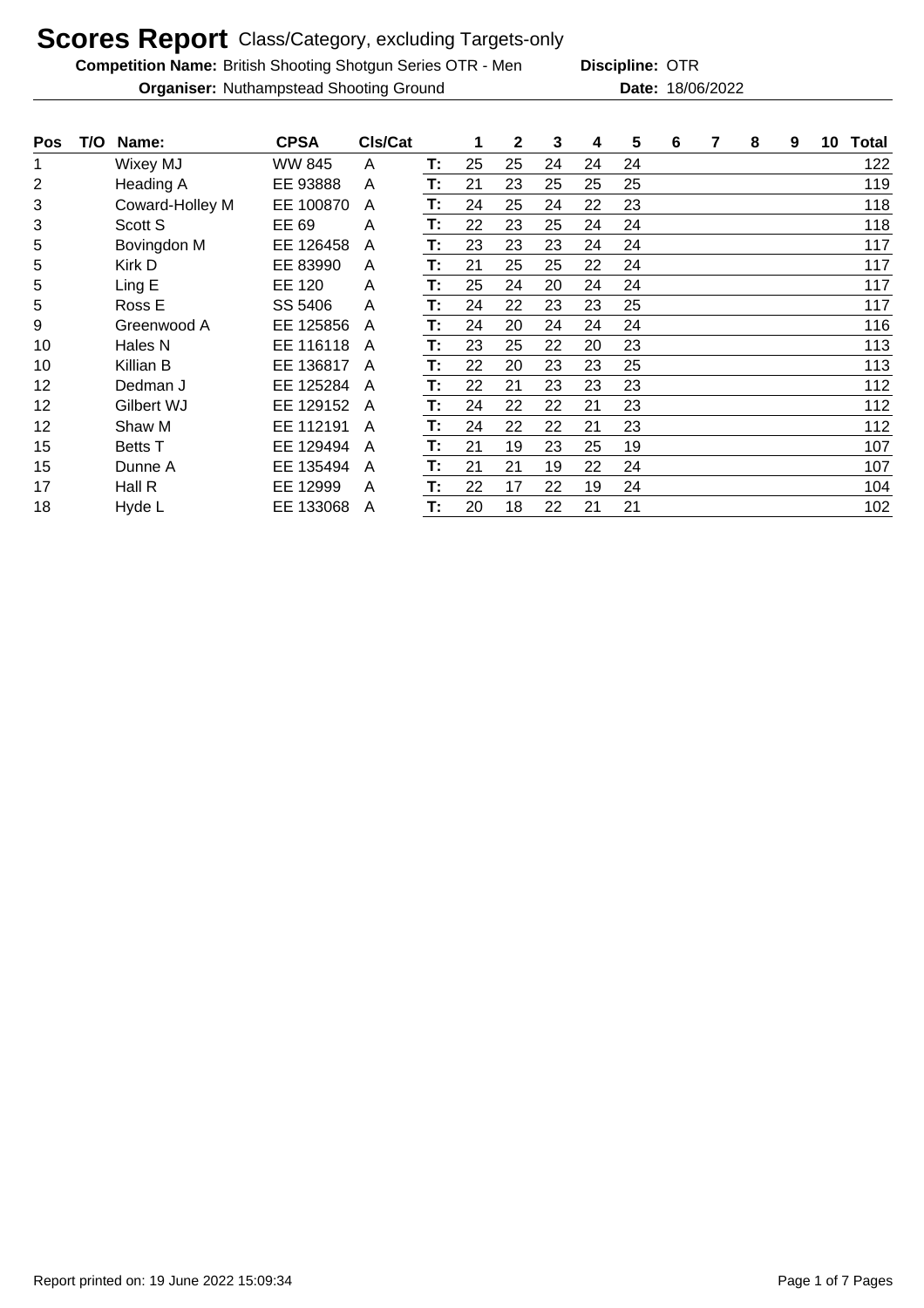**Competition Name:** British Shooting Shotgun Series OTR - Men **Discipline: OTR** 

**Organiser:** Nuthampstead Shooting Ground 18/06/2022 **Date:** 18/06/2022

**Discipline:**

| <b>Pos</b> | T/O | Name:               | <b>CPSA</b>    | CIs/Cat |    | 1  | $\mathbf 2$ | 3  | 4  | 5  | 6 | 7 | 8 | 9 | 10 | <b>Total</b> |
|------------|-----|---------------------|----------------|---------|----|----|-------------|----|----|----|---|---|---|---|----|--------------|
| 1          |     | <b>Burns T</b>      | EE 134537      | B       | T: | 23 | 24          | 22 | 24 | 21 |   |   |   |   |    | 114          |
| 2          |     | <b>Bilkiewicz M</b> | EE 125524      | B       | Т: | 21 | 21          | 24 | 22 | 23 |   |   |   |   |    | 111          |
| 2          |     | Cooper G            | EE 146806      | $B^*$   | Т: | 22 | 21          | 21 | 24 | 23 |   |   |   |   |    | 111          |
| 4          |     | Westaway R          | EE 7462        | B       | T: | 21 | 23          | 23 | 20 | 22 |   |   |   |   |    | 109          |
| 5          |     | Humphreys ORJ       | <b>WW 2605</b> | B       | T: | 23 | 22          | 18 | 25 | 20 |   |   |   |   |    | 108          |
| 6          |     | <b>Eyston GEF</b>   | EE 141455      | B       | T: | 24 | 20          | 22 | 21 | 20 |   |   |   |   |    | 107          |
| 6          |     | Shone RC            | <b>WW 2864</b> | B       | T: | 24 | 21          | 20 | 22 | 20 |   |   |   |   |    | 107          |
| 8          |     | Faux M              | EE 117368      | B       | T: | 20 | 23          | 21 | 21 | 21 |   |   |   |   |    | 106          |
| 9          |     | Caves NJ            | EE 20512       | B       | T: | 21 | 21          | 22 | 21 | 20 |   |   |   |   |    | 105          |
| 9          |     | Jenkins PD          | EE 64094       | B       | T: | 20 | 23          | 21 | 21 | 20 |   |   |   |   |    | 105          |
| 11         |     | Maunder H           | EE 130067      | B       | T: | 23 | 17          | 22 | 18 | 24 |   |   |   |   |    | 104          |
| 11         |     | Patience E          | SS 5369        | B       | T: | 21 | 22          | 20 | 21 | 20 |   |   |   |   |    | 104          |
| 11         |     | Robinson M          | EE 123755      | B       | T: | 20 | 22          | 18 | 22 | 22 |   |   |   |   |    | 104          |
| 14         |     | Paley A             | EE 86856       | B       | T: | 20 | 21          | 20 | 22 | 20 |   |   |   |   |    | 103          |
| 15         |     | Bowyer R            | EE 133887      | B       | T: | 20 | 21          | 21 | 19 | 21 |   |   |   |   |    | 102          |
| 16         |     | Christie D          | <b>SS 14</b>   | B       | T: | 19 | 21          | 21 | 20 | 20 |   |   |   |   |    | 101          |
| 17         |     | <b>Kelsh RP</b>     | EE 53699       | B       | T: | 19 | 21          | 18 | 19 | 23 |   |   |   |   |    | 100          |
| 18         |     | Baran E             | EE 128268      | B       | T. | 22 | 19          | 19 | 19 | 18 |   |   |   |   |    | 97           |
| 19         |     | Molnar DM           | EE 140592      | B       | T: | 18 | 20          | 18 | 19 | 21 |   |   |   |   |    | 96           |
| 19         |     | Paley MJ            | EE 139723      | B       | T: | 17 | 20          | 19 | 20 | 20 |   |   |   |   |    | 96           |
| 21         |     | Williams A          | EE 104633      | B       | T: | 19 | 15          | 17 | 20 | 21 |   |   |   |   |    | 92           |
| 22         |     | Craig D             | EE 132521      | B       | T: | 17 | 22          | 20 | 15 |    |   |   |   |   |    | 74           |
| 23         |     | Janes J             | EE 127334      | B       | T: | 23 | 16          | 24 |    |    |   |   |   |   |    | 63           |
| 24         |     | Madden C            | EE 135871      | В       | T: | 21 |             |    |    |    |   |   |   |   |    | 21           |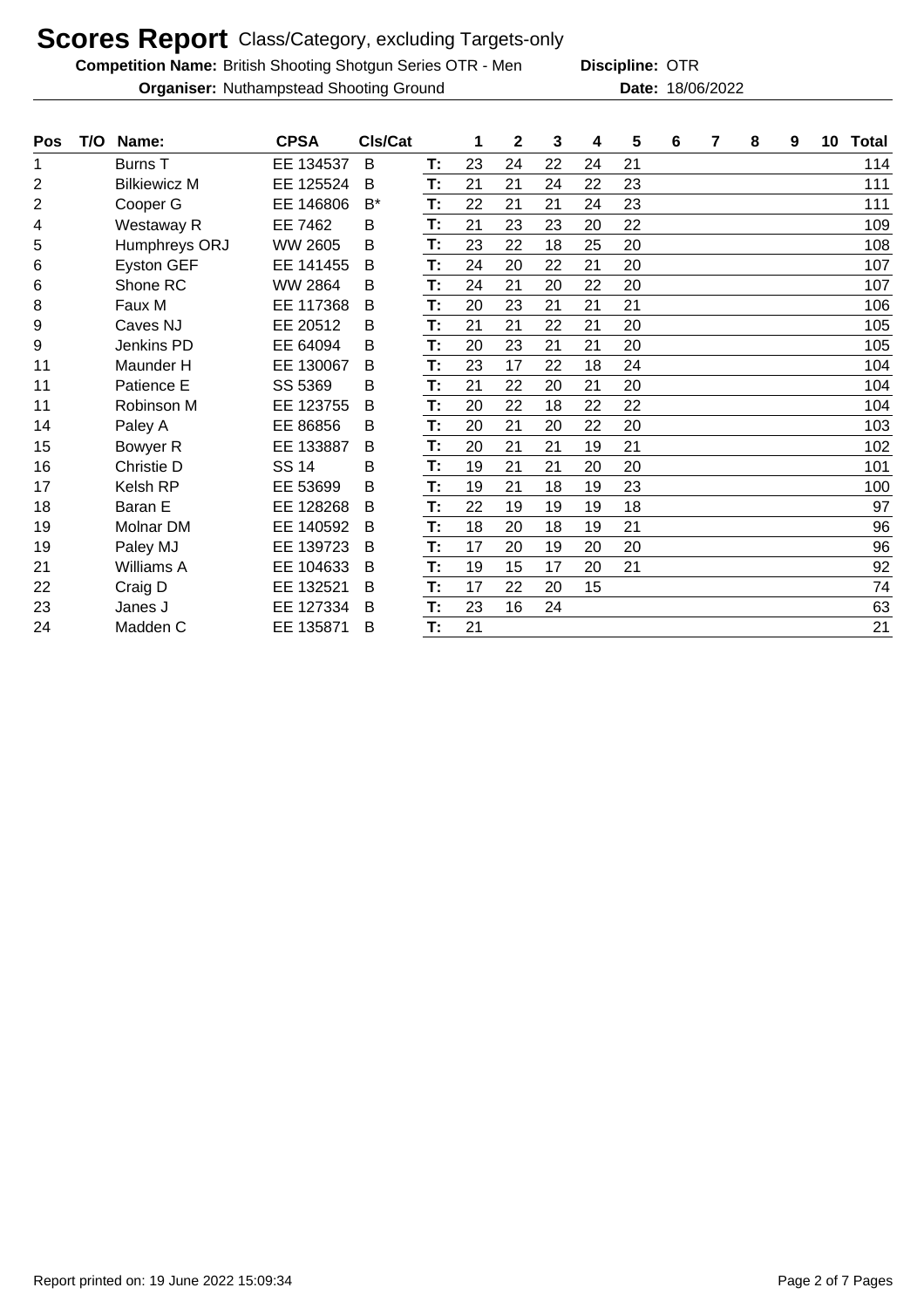**Competition Name:** British Shooting Shotgun Series OTR - Men **Discipline: OTR** 

**Organiser:** Nuthampstead Shooting Ground 18/06/2022 **Date:** 18/06/2022 **Discipline:**

| <b>Pos</b> | T/O | Name:             | <b>CPSA</b> | CIs/Cat |    | 1  | 2  | 3  | 4  | 5  | 6 | 7 | 8 | 9 | 10 | Total |
|------------|-----|-------------------|-------------|---------|----|----|----|----|----|----|---|---|---|---|----|-------|
| 1          |     | <b>Carter GR</b>  | EE 118210   | C       | Т: | 22 | 22 | 24 | 22 | 23 |   |   |   |   |    | 113   |
| 2          |     | Lewis RW          | WW 3037     | С       | T: | 20 | 21 | 23 | 25 | 23 |   |   |   |   |    | 112   |
| 3          |     | Poolman HRJ       | EE 141980   | С       | T: | 22 | 19 | 22 | 24 | 22 |   |   |   |   |    | 109   |
| 4          |     | <b>Riley M</b>    | IM 153      | С       | Т: | 21 | 22 | 23 | 20 | 21 |   |   |   |   |    | 107   |
| 5          |     | Maclennan W       | EE 114460   | C       | Т: | 23 | 21 | 19 | 21 | 22 |   |   |   |   |    | 106   |
| 6          |     | Miah Q            | EE 117424   | C       | T: | 23 | 23 | 21 | 19 | 18 |   |   |   |   |    | 104   |
| 7          |     | <b>Kirk LD</b>    | EE 140542   | C       | Т. | 18 | 21 | 20 | 22 | 21 |   |   |   |   |    | 102   |
| 8          |     | Lunn PM           | EE 65793    | C       | Т: | 20 | 21 | 18 | 19 | 23 |   |   |   |   |    | 101   |
| 8          |     | Morris CJL        | EE 141504   | С       | T: | 20 | 17 | 21 | 22 | 21 |   |   |   |   |    | 101   |
| 10         |     | Harvey G          | EE 137699   | C       | T: | 21 | 21 | 19 | 18 | 21 |   |   |   |   |    | 100   |
| 10         |     | Toms RJ           | EE 3253     | C       | Т. | 16 | 19 | 20 | 22 | 23 |   |   |   |   |    | 100   |
| 12         |     | Canter W          | EE 141965   | C       | Т: | 17 | 16 | 21 | 22 | 20 |   |   |   |   |    | 96    |
| 12         |     | Greenwood AA      | EE 143487   | C       | Т: | 25 | 17 | 18 | 20 | 16 |   |   |   |   |    | 96    |
| 12         |     | Young M           | EE 133465   | C       | T: | 18 | 19 | 19 | 18 | 22 |   |   |   |   |    | 96    |
| 15         |     | <b>Handley SL</b> | EE 36789    | C       | Т: | 21 | 18 | 17 | 19 | 20 |   |   |   |   |    | 95    |
| 16         |     | Izzard DJ         | EE 19663    | С       | Т: | 18 | 16 | 21 | 17 | 22 |   |   |   |   |    | 94    |
| 16         |     | Taha G            | EE 136506   | C       | T: | 19 | 21 | 17 | 17 | 20 |   |   |   |   |    | 94    |
| 18         |     | Cooper MH         | EE 71987    | С       | T: | 21 | 17 | 12 | 19 | 20 |   |   |   |   |    | 89    |

Report printed on: 19 June 2022 15:09:34 Page 3 of 7 Pages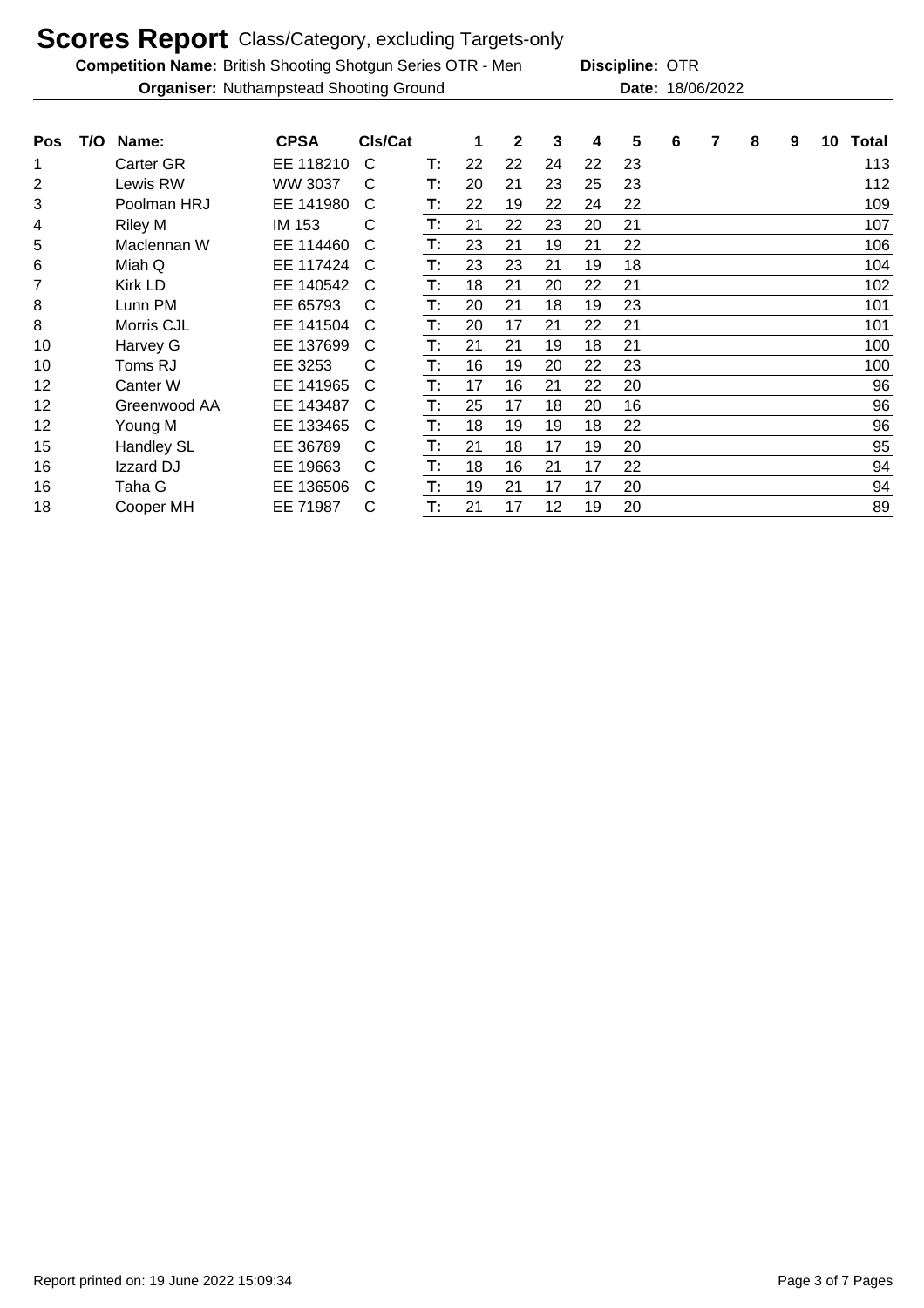**Competition Name:** British Shooting Shotgun Series OTR - Men **Discipline: OTR** 

**Organiser:** Nuthampstead Shooting Ground 18/06/2022 **Date:** 18/06/2022 **Discipline:**

**Pos T/O Name: CPSA Cls/Cat 1 2 3 4 5 6 7 8 9 10 Total** Forrester S EE 143221 D **T:** 17 20 23 23 24 107 Davies-Hedges F EE 143817 D **T:** 21 19 21 20 23 104 Killian W EE 136818 D **T:** 20 20 21 18 20 99 Allwood D EE 137004 D **T:** 20 17 17 22 21 97 Fraser CJ SS 4509 D **T:** 19 21 16 16 21 93 Richardson RB EE 138824 D **T:** 19 16 17 19 16 87 Smith JHP EE 142414 D **T:** 19 18 13 17 17 84 Wiles D EE 145315 D\* **T:** 16 15 16 16 20 83 Peyton T EE 138100 D **T:** 16 14 13 15 17 75 Welch RC EE 139651 D **T:** 16 15 12 17 14 74 Attwell J-JP EE 141790 D **T:** 15 11 26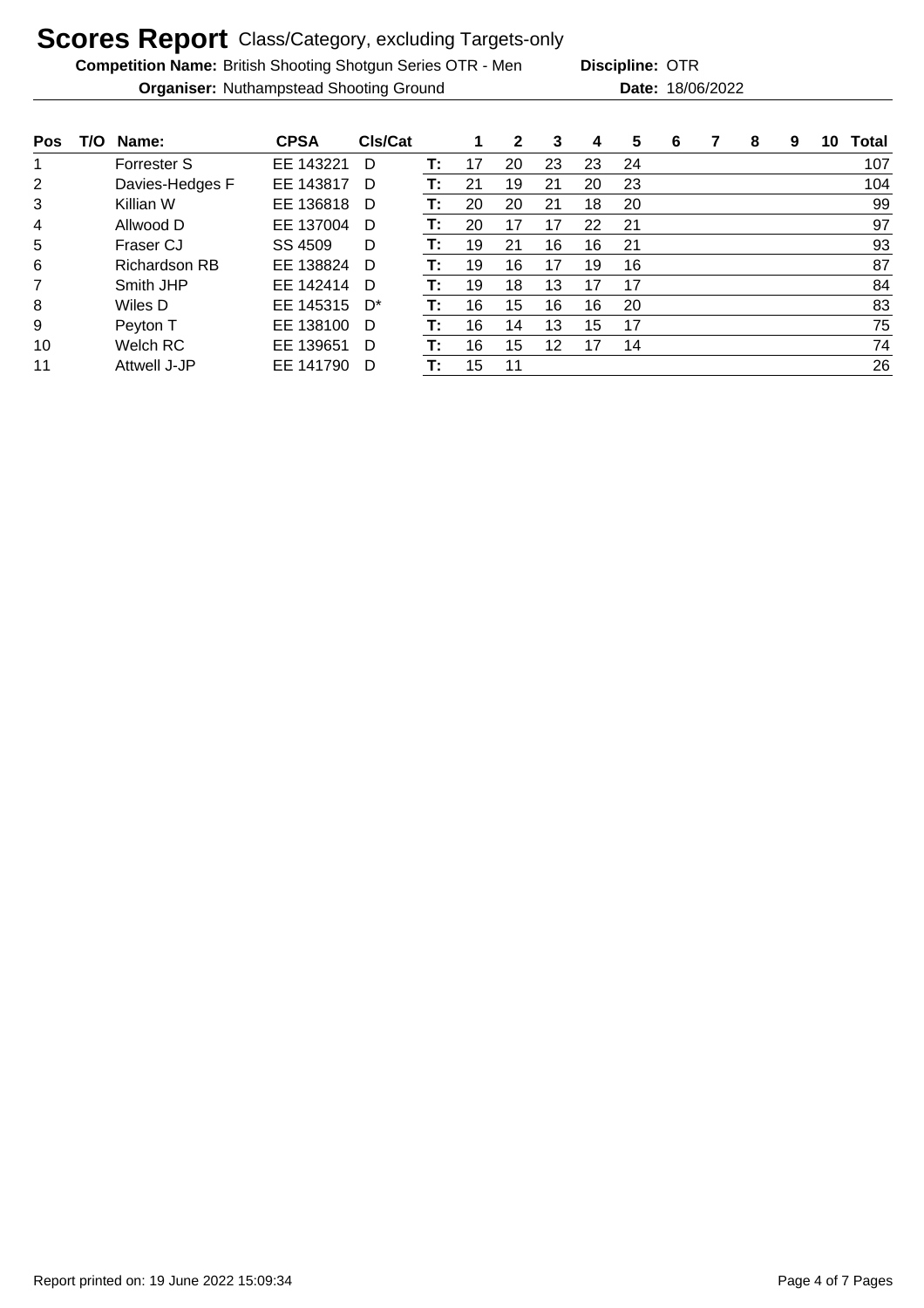**Competition Name:** British Shooting Shotgun Series OTR - Men **Discipline: OTR** 

**Discipline:**

**Organiser:** Nuthampstead Shooting Ground 18/06/2022 **Date:** 18/06/2022

| Pos            | T/O | Name:                | <b>CPSA</b>    | CIs/Cat    |    | 1  | $\mathbf{2}$ | 3  | 4  | 5  | 6 | 7 | 8 | 9 | 10 | <b>Total</b> |
|----------------|-----|----------------------|----------------|------------|----|----|--------------|----|----|----|---|---|---|---|----|--------------|
| 1              |     | Burns T              | EE 134537      | <b>JNR</b> | Т: | 23 | 24           | 22 | 24 | 21 |   |   |   |   |    | 114          |
| $\overline{2}$ |     | Killian B            | EE 136817      | <b>JNR</b> | T: | 22 | 20           | 23 | 23 | 25 |   |   |   |   |    | 113          |
| 3              |     | Gilbert WJ           | EE 129152      | <b>JNR</b> | Т: | 24 | 22           | 22 | 21 | 23 |   |   |   |   |    | 112          |
| 3              |     | Lewis RW             | <b>WW 3037</b> | <b>JNR</b> | T: | 20 | 21           | 23 | 25 | 23 |   |   |   |   |    | 112          |
| 5              |     | Poolman HRJ          | EE 141980      | <b>JNR</b> | Т: | 22 | 19           | 22 | 24 | 22 |   |   |   |   |    | 109          |
| 6              |     | Humphreys ORJ        | <b>WW 2605</b> | <b>JNR</b> | T: | 23 | 22           | 18 | 25 | 20 |   |   |   |   |    | 108          |
| 7              |     | Eyston GEF           | EE 141455      | <b>JNR</b> | T: | 24 | 20           | 22 | 21 | 20 |   |   |   |   |    | 107          |
| $\overline{7}$ |     | Shone RC             | <b>WW 2864</b> | <b>JNR</b> | T: | 24 | 21           | 20 | 22 | 20 |   |   |   |   |    | 107          |
| 9              |     | Davies-Hedges F      | EE 143817      | <b>JNR</b> | T: | 21 | 19           | 21 | 20 | 23 |   |   |   |   |    | 104          |
| 10             |     | Bowyer R             | EE 133887      | <b>JNR</b> | Т: | 20 | 21           | 21 | 19 | 21 |   |   |   |   |    | 102          |
| 10             |     | Hyde L               | EE 133068      | <b>JNR</b> | T: | 20 | 18           | 22 | 21 | 21 |   |   |   |   |    | 102          |
| 10             |     | Kirk LD              | EE 140542      | <b>JNR</b> | T: | 18 | 21           | 20 | 22 | 21 |   |   |   |   |    | 102          |
| 13             |     | Morris CJL           | EE 141504      | <b>JNR</b> | T: | 20 | 17           | 21 | 22 | 21 |   |   |   |   |    | 101          |
| 14             |     | Harvey G             | EE 137699      | <b>JNR</b> | T: | 21 | 21           | 19 | 18 | 21 |   |   |   |   |    | 100          |
| 15             |     | Canter W             | EE 141965      | <b>JNR</b> | T: | 17 | 16           | 21 | 22 | 20 |   |   |   |   |    | 96           |
| 15             |     | Greenwood AA         | EE 143487      | <b>JNR</b> | T: | 25 | 17           | 18 | 20 | 16 |   |   |   |   |    | 96           |
| 15             |     | Paley MJ             | EE 139723      | <b>JNR</b> | T: | 17 | 20           | 19 | 20 | 20 |   |   |   |   |    | 96           |
| 18             |     | <b>Richardson RB</b> | EE 138824      | <b>JNR</b> | T: | 19 | 16           | 17 | 19 | 16 |   |   |   |   |    | 87           |
| 19             |     | Smith JHP            | EE 142414      | <b>JNR</b> | T: | 19 | 18           | 13 | 17 | 17 |   |   |   |   |    | 84           |
| 20             |     | Peyton T             | EE 138100      | <b>JNR</b> | T: | 16 | 14           | 13 | 15 | 17 |   |   |   |   |    | 75           |
| 21             |     | Welch RC             | EE 139651      | <b>JNR</b> | T: | 16 | 15           | 12 | 17 | 14 |   |   |   |   |    | 74           |
| 22             |     | Attwell J-JP         | EE 141790      | <b>JNR</b> | Т: | 15 | 11           |    |    |    |   |   |   |   |    | 26           |
| 23             |     | Madden C             | EE 135871      | <b>JNR</b> | T: | 21 |              |    |    |    |   |   |   |   |    | 21           |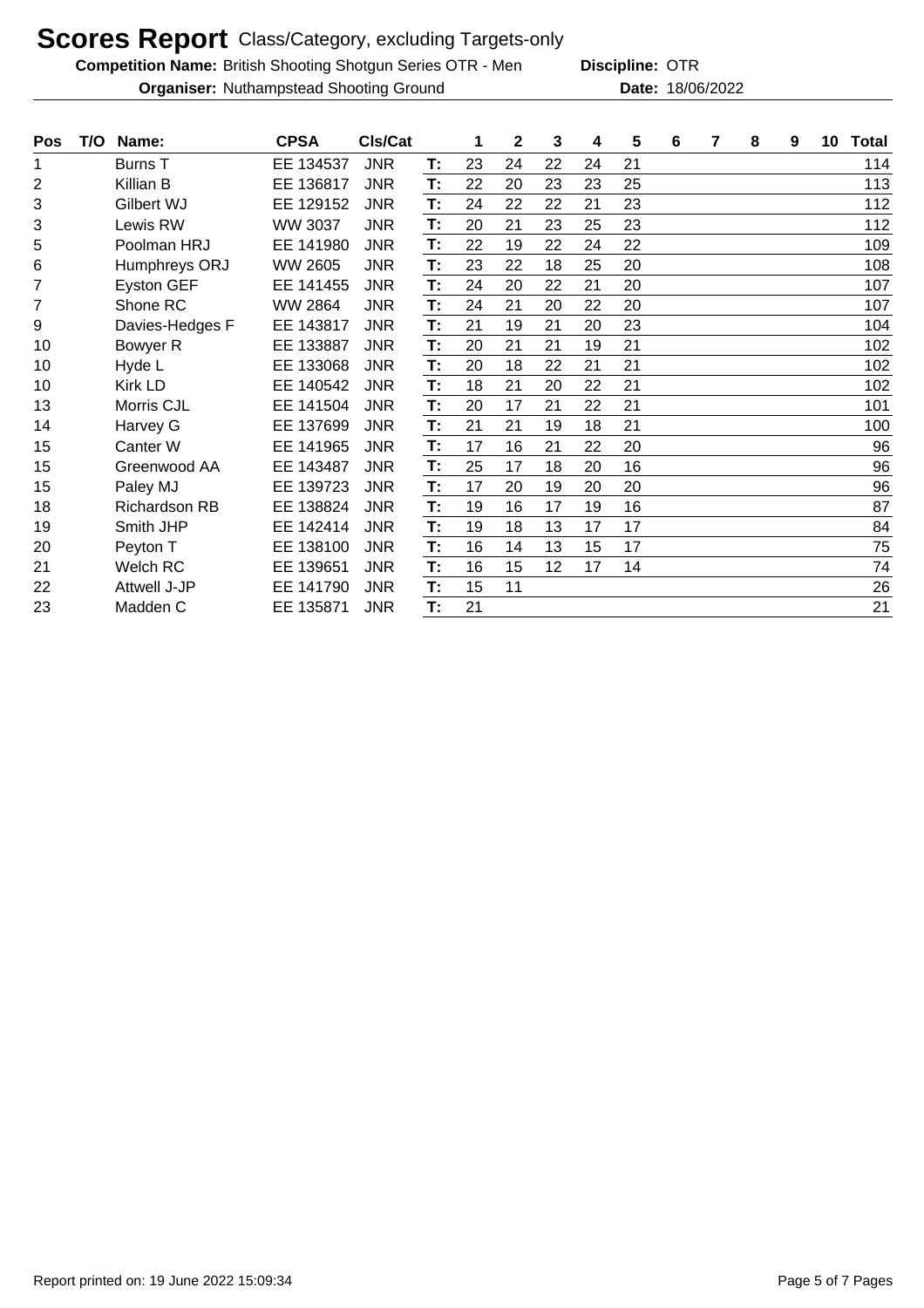**Competition Name:** British Shooting Shotgun Series OTR - Men **Discipline: OTR** 

**Organiser:** Nuthampstead Shooting Ground 18/06/2022 **Date:** 18/06/2022

**Discipline:**

| Pos | T/O | Name:               | <b>CPSA</b>   | CIs/Cat    |    | 1  | $\mathbf 2$ | 3  | 4  | 5  | $6\phantom{1}$ | 7 | 8 | 9 | 10 | <b>Total</b> |
|-----|-----|---------------------|---------------|------------|----|----|-------------|----|----|----|----------------|---|---|---|----|--------------|
| 1   |     | <b>Wixey MJ</b>     | <b>WW 845</b> | <b>SNR</b> | T: | 25 | 25          | 24 | 24 | 24 |                |   |   |   |    | 122          |
| 2   |     | Heading A           | EE 93888      | <b>SNR</b> | T: | 21 | 23          | 25 | 25 | 25 |                |   |   |   |    | 119          |
| 3   |     | Coward-Holley M     | EE 100870     | <b>SNR</b> | T: | 24 | 25          | 24 | 22 | 23 |                |   |   |   |    | 118          |
| 3   |     | Scott S             | EE 69         | <b>SNR</b> | T: | 22 | 23          | 25 | 24 | 24 |                |   |   |   |    | 118          |
| 5   |     | Bovingdon M         | EE 126458     | <b>SNR</b> | T: | 23 | 23          | 23 | 24 | 24 |                |   |   |   |    | 117          |
| 5   |     | Kirk D              | EE 83990      | <b>SNR</b> | T: | 21 | 25          | 25 | 22 | 24 |                |   |   |   |    | 117          |
| 5   |     | Ling E              | EE 120        | <b>SNR</b> | T: | 25 | 24          | 20 | 24 | 24 |                |   |   |   |    | 117          |
| 5   |     | Ross E              | SS 5406       | <b>SNR</b> | T: | 24 | 22          | 23 | 23 | 25 |                |   |   |   |    | 117          |
| 9   |     | Greenwood A         | EE 125856     | <b>SNR</b> | T: | 24 | 20          | 24 | 24 | 24 |                |   |   |   |    | 116          |
| 10  |     | Hales N             | EE 116118     | <b>SNR</b> | T: | 23 | 25          | 22 | 20 | 23 |                |   |   |   |    | 113          |
| 11  |     | Dedman J            | EE 125284     | <b>SNR</b> | T: | 22 | 21          | 23 | 23 | 23 |                |   |   |   |    | 112          |
| 11  |     | Shaw M              | EE 112191     | <b>SNR</b> | T: | 24 | 22          | 22 | 21 | 23 |                |   |   |   |    | 112          |
| 13  |     | <b>Bilkiewicz M</b> | EE 125524     | <b>SNR</b> | T: | 21 | 21          | 24 | 22 | 23 |                |   |   |   |    | 111          |
| 13  |     | Cooper G            | EE 146806     | <b>SNR</b> | T: | 22 | 21          | 21 | 24 | 23 |                |   |   |   |    | 111          |
| 15  |     | <b>Betts T</b>      | EE 129494     | <b>SNR</b> | T: | 21 | 19          | 23 | 25 | 19 |                |   |   |   |    | 107          |
| 15  |     | Dunne A             | EE 135494     | <b>SNR</b> | T: | 21 | 21          | 19 | 22 | 24 |                |   |   |   |    | 107          |
| 15  |     | <b>Forrester S</b>  | EE 143221     | <b>SNR</b> | T: | 17 | 20          | 23 | 23 | 24 |                |   |   |   |    | 107          |
| 18  |     | Maunder H           | EE 130067     | <b>SNR</b> | T: | 23 | 17          | 22 | 18 | 24 |                |   |   |   |    | 104          |
| 18  |     | Miah Q              | EE 117424     | <b>SNR</b> | T: | 23 | 23          | 21 | 19 | 18 |                |   |   |   |    | 104          |
| 18  |     | Patience E          | SS 5369       | <b>SNR</b> | T: | 21 | 22          | 20 | 21 | 20 |                |   |   |   |    | 104          |
| 18  |     | Robinson M          | EE 123755     | <b>SNR</b> | T: | 20 | 22          | 18 | 22 | 22 |                |   |   |   |    | 104          |
| 22  |     | Christie D          | <b>SS 14</b>  | <b>SNR</b> | T: | 19 | 21          | 21 | 20 | 20 |                |   |   |   |    | 101          |
| 23  |     | Killian W           | EE 136818     | <b>SNR</b> | T: | 20 | 20          | 21 | 18 | 20 |                |   |   |   |    | 99           |
| 24  |     | Allwood D           | EE 137004     | <b>SNR</b> | T: | 20 | 17          | 17 | 22 | 21 |                |   |   |   |    | 97           |
| 24  |     | Baran E             | EE 128268     | <b>SNR</b> | T: | 22 | 19          | 19 | 19 | 18 |                |   |   |   |    | 97           |
| 26  |     | Molnar DM           | EE 140592     | <b>SNR</b> | T: | 18 | 20          | 18 | 19 | 21 |                |   |   |   |    | 96           |
| 26  |     | Young M             | EE 133465     | <b>SNR</b> | T: | 18 | 19          | 19 | 18 | 22 |                |   |   |   |    | 96           |
| 28  |     | Taha G              | EE 136506     | <b>SNR</b> | T: | 19 | 21          | 17 | 17 | 20 |                |   |   |   |    | 94           |
| 29  |     | Fraser CJ           | SS 4509       | <b>SNR</b> | T: | 19 | 21          | 16 | 16 | 21 |                |   |   |   |    | 93           |
| 30  |     | Williams A          | EE 104633     | <b>SNR</b> | T: | 19 | 15          | 17 | 20 | 21 |                |   |   |   |    | 92           |
| 31  |     | Wiles D             | EE 145315     | <b>SNR</b> | T: | 16 | 15          | 16 | 16 | 20 |                |   |   |   |    | 83           |
| 32  |     | Craig D             | EE 132521     | <b>SNR</b> | T: | 17 | 22          | 20 | 15 |    |                |   |   |   |    | 74           |
| 33  |     | Janes J             | EE 127334     | <b>SNR</b> | T: | 23 | 16          | 24 |    |    |                |   |   |   |    | 63           |